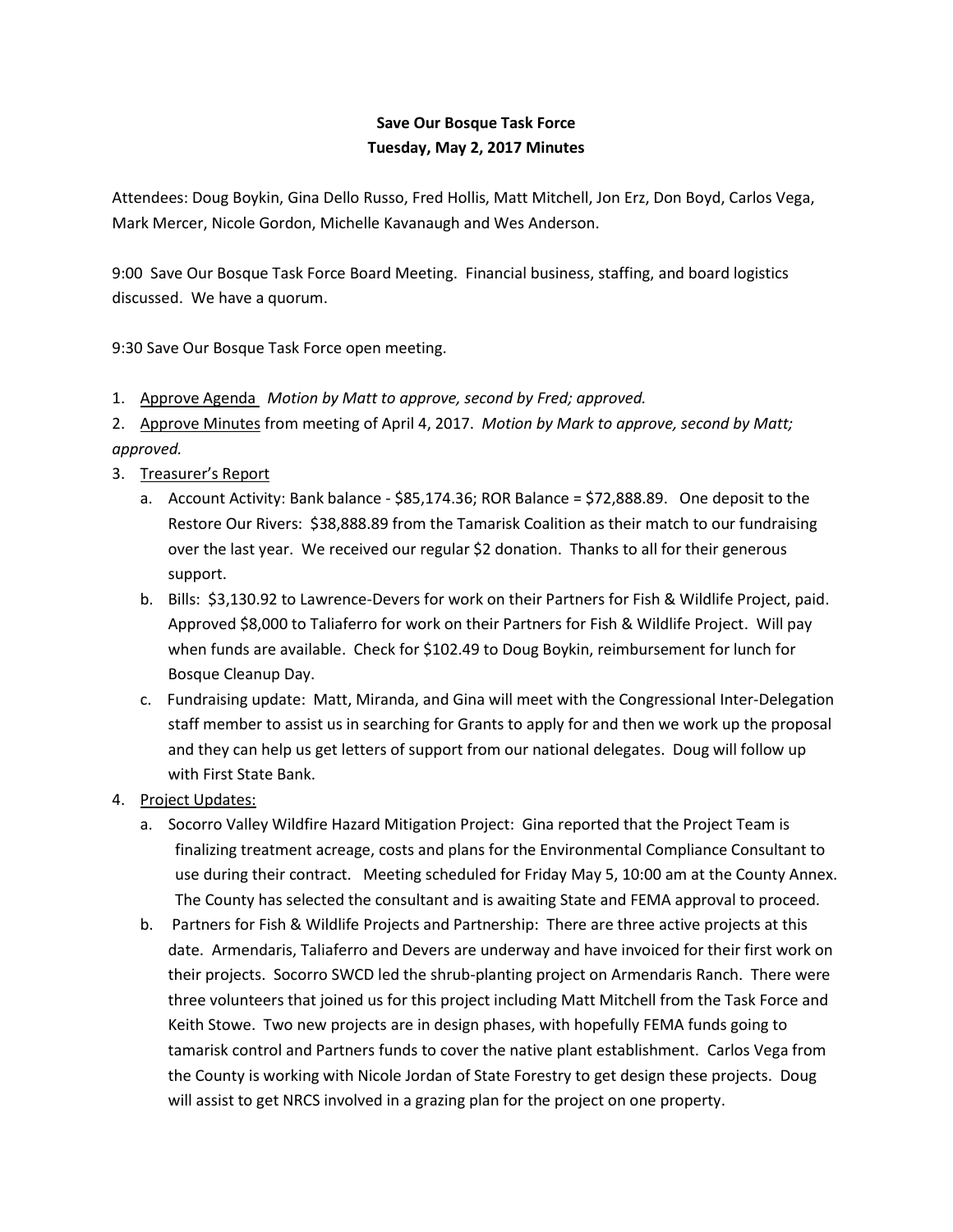- c. **SNA:** No report except Chris retired, congratulations. **Riverine Parks**: See report on Bosque Cleanup day. Next one tentatively on Oct 27.
- d. Rio Grande Trail, Socorro Valley Trail efforts: There was a RGT Commission meeting on April 6. Gina attended. She suggested that the Task Force invite the Cabinet Secretary for NMEMNRD and other commissioners to come to our meeting at some point. The new contractor is on board and will hopefully attend.
- e. Sevilleta NWR: Cooperative Agreement plantings are in, willows are budding out, are inundated right now. They got a design quote for the gate, came in high, so they are working with ISC on redesign. By end of June, they should have design and costs.
- f. Central Socorro Bosque Severance Project: 25 acres south of Otero and most of the Escondida Burn area done. \$750,000 has been allocated for the work to be performed on state- and federally-owned land over the next two years.
- g. Other projects: 1) BCD Nicole and Nick want to get planning for this event rolling sooner. Wanting to redesign the day and have BLM more involved. Carlos will bring it up to the School Board for possible date of October 6; 2) Confluence Park plan, no work on that this month; 3) New signs for our parks – recommendation from a County Commissioner to work with the schools, have a competition to choose design and construction and award winner, Carlos spoke with school administrators to see what they thought. 4-H could help as well.
- 5. Restore our Rivers Initiative: Fundraising workshop offered by Tamarisk Coalition and a consultant they have hired to help with this initiative is scheduled for September 18-20. Other local non-profit organizations will be invited to the workshop. The Task Force will host a "Synergy Building" workshop on June 16 with some of those area non-profits to kick off the potential partnerships with these groups.
- 6. Cross-Watershed Network Programs and Opportunities: Fred volunteered to go to Arizona to this workshop. They have a number of Task Forces as we have on the Gila and San Pedro Rivers. It was two days of meetings, breakout groups, Q & As. Fire suppression occurs on private properties but access to fight fires is limited. No umbrella organization like we have here in NM. Then they went on a tour of the University greenhouse where plants are grown and sold for a reduced price. They work with the restoration projects to grow what they need. Their coalitions work throughout the watershed. Let's talk about a growing program with John Allen as County Extension Agent and the Socorro SWCD. Fred invited them to have a workshop here.
- 7. Director's Position update Miranda Kersten, will start May 22 as Program Director for the Task Force.
- 8. Internship Program Starting May 30 (update, start June 6). When we have enough applicants then they pass them on to us.
- 9. Report on Bosque Cleanup day: Bosque Cleanup day was on April 21. We worked together to get cable back up at the parks to direct vehicular traffic, picked up trash at the five parks from Otero Street to Confluence Park, and started to design improvements to Confluence Park. Thanks to all who assisted. Thanks to MRGCD staff for supplying cable and staff to help install.